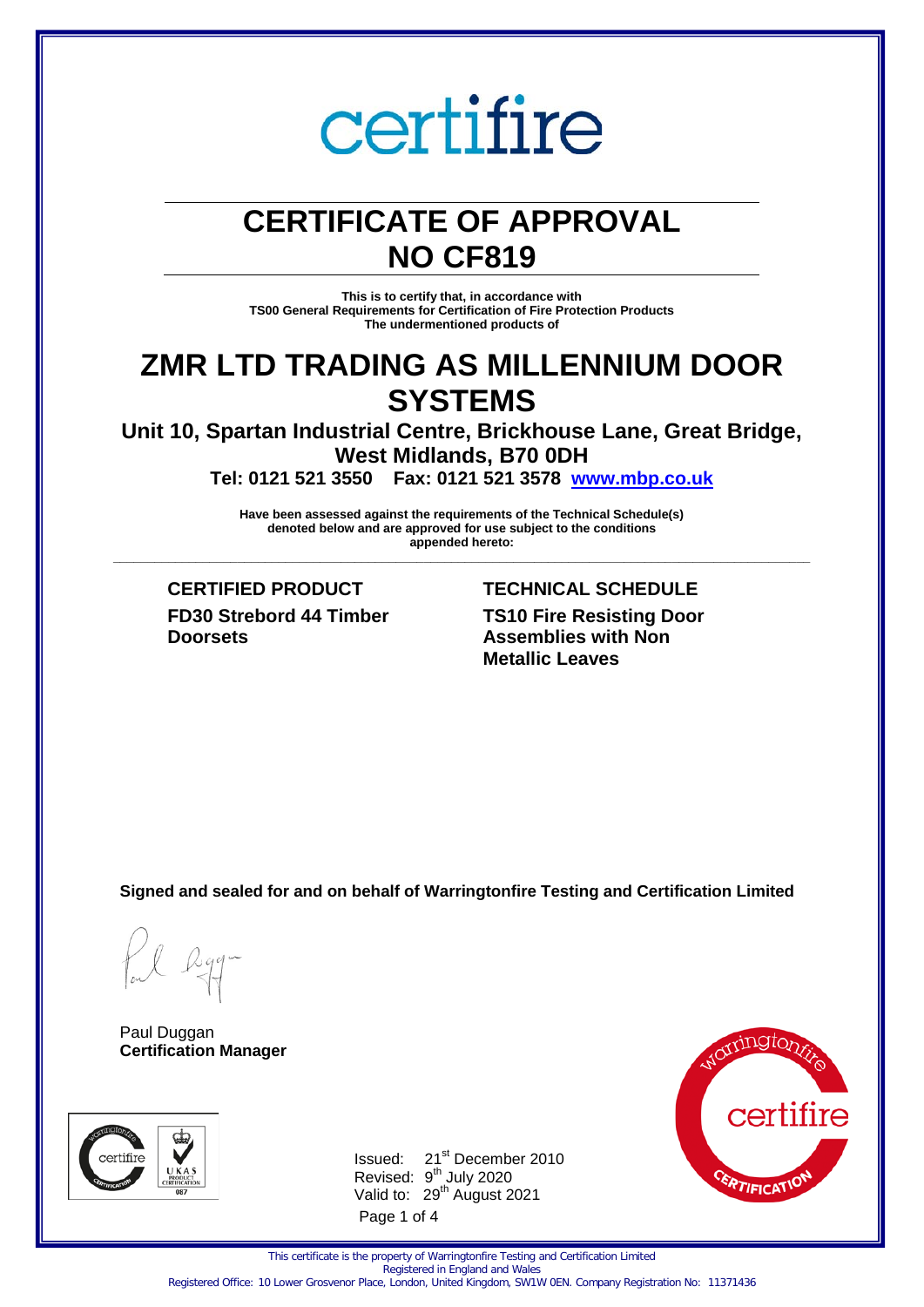### **CERTIFICATE NO CF819 ZMR LTD TRADING AS MILLENNIUM DOOR SYSTEMS**

#### **ZMR Ltd trading as Millennium Door Systems FD30 Strebord 44 Timber Doorsets**

This approval relates to the use of the above doors in providing fire resistance of 30 minutes Insulation (if incorporating not more than 20% of uninsulating glass) and 30 minutes integrity as defined in BS 476: Part 22: 1987. Subject to the undermentioned conditions, the doors would be expected to meet the relevant requirements of BS 9999 for FD30 door assemblies when used in accordance with the provisions therein.

- 1. This certification is provided to the client for their own purposes and we cannot opine on whether it will be accepted by Building Control authorities or any other third parties for any purpose.
- 2. The doors are approved on the basis of:
	- i) Initial type testing
	- ii) A design appraisal against TS10
	- iii) Inspection and surveillance of factory production control
	- iv) Certification under a CERTIFIRE approved Quality Management System
	- v) Audit testing in accordance with TS10
- 3. This approval relates to the use of the above doors in providing fire resistance of 30 minutes insulation and 30 minutes integrity as defined in BS 476: Part 22: 1987. Subject to the undermentioned conditions, the doors would be expected to meet the relevant requirements of BS 9999 for FD30 door assemblies when used in accordance with the provisions therein.
- 4. The door blanks comprise cellulosic cored leaves in various finishes for use with timber frames, with intumescent edge seals.
- 5. This approval is applicable to both complete door assemblies and door leaves. Where the door is not supplied in a fully fitted form it is a condition of this approval that an agreed Data Sheet accompanies the product and is complied with in its entirety. Failure to do so will invalidate this approval and may jeopardise the fire performance of the door.
- 6. This approval is applicable to latched and unlatched, single-acting, single and doubleleaf, ITT assemblies, at leaf dimensions up to those given in Tables 1, 2, 3 and 4.
- 7. Glazing shall only be undertaken by the door manufacturer, or a CERTIFIRE approved Licensed Door Processor, and shall be in accordance with the Data information Sheet and Construction Specification. No site cutting or glazing of apertures is permitted.
- 8. Hardware items, including closing devices and intumescent fire seals, shall be as specified in the data sheet.
- 9. Labels to the CERTIFIRE design, or approved by CERTIFIRE, referencing CERTIFIRE and CERTIFIRE Ref. No. CF819 and FD30 classifications resistance shall be affixed to each door in the prescribed position.

Page 2 of 4 Signed E/144

fil agg-

Issued: 21<sup>st</sup> December 2010 Revised:  $9<sup>th</sup>$  July 2020 Valid to: 29<sup>th</sup> August 2021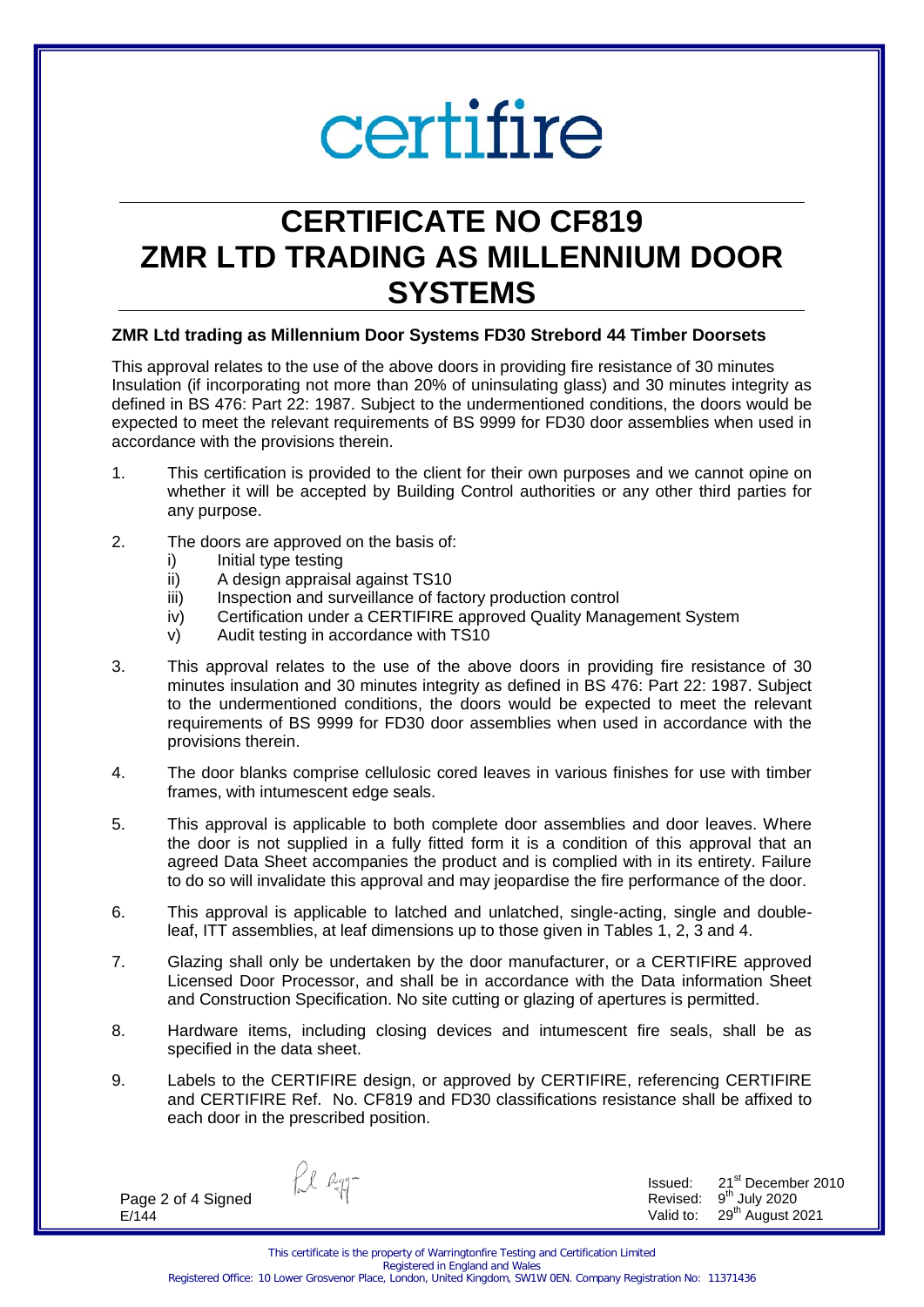### **CERTIFICATE NO CF819 ZMR LTD TRADING AS MILLENNIUM DOOR SYSTEMS**

#### **ZMR Ltd trading as Millennium Door Systems FD30 Strebord 44 Timber Doorsets**

- 10. The door assembly shall be mechanically fixed to wall constructions having a fire resistance of at least 30 minutes.
- 11. The approval relates to on-going production. The product and/or its immediate packaging is identified with the manufacturer's name, the product name or number, the CERTIFIRE name or name and mark, together with the CERTIFIRE certificate number and application where appropriate.

#### **Table 1. Maximum Permitted Door Leaf Dimensions for Fire Performance**

Single-Acting, Single and Double-Leaf, Latched and Unlatched with Mann McGowan Pyrostrip 100P Intumescents

| Door assembly configuration                                                                                    | Max. Height (mm)      | Max. Width (mm)        | Area $(m2)$ |
|----------------------------------------------------------------------------------------------------------------|-----------------------|------------------------|-------------|
| Single-Acting, Single-Leaf<br>Latched / Unlatched<br>10 x 4 mm intumescent                                     | 2187<br>(at 902 wide) | 938<br>(at 2102 high)  | 1.97        |
| Single-Acting, Double-Leaf<br>Latched / Unlatched<br>10 x 4 mm intumescent<br>(2No. 10 x 4 mm to meeting edge) | 2463<br>(at 902 wide) | 1057<br>(at 2102 high) | 2.22        |

#### **Table 2. Maximum Permitted Door Leaf Dimensions for Fire Performance**

Single-Acting, Single and Double-Leaf, Latched and Unlatched with Lorient Type 617 or 100P Intumescents

| Door assembly configuration                                                                                      | Max. Height (mm)       | Max. Width (mm)        | Area $(m^2)$ |
|------------------------------------------------------------------------------------------------------------------|------------------------|------------------------|--------------|
| Single-Acting, Single-Leaf<br>Latched / Unlatched<br>10 x 4 mm intumescent                                       | 2540<br>(at 1165 wide) | 1165<br>(at 2540 high) | 2.96         |
| Single-Acting, Single-Leaf<br>Latched / Unlatched<br>15 x 4 mm intumescent                                       | 3111<br>(at 915 wide)  | 1016<br>(at 2800 high) | 2.85         |
| Single-Acting, Single-Leaf<br>Latched<br>15 x 4 mm intumescent                                                   | 2803<br>(at 1072 wide) | 1113<br>(at 2700 high) | 3.00         |
| Single-Acting, Double-Leaf<br>Latched / Unlatched<br>10 x 4 mm intumescent<br>(2No. 10 x 4 mm to meeting edge)   | 2600<br>(at 1152 wide) | 1152<br>(at 2600 high) | 3.00         |
| Single-Acting, Double-Leaf<br>Latched / Unlatched<br>15 x 4 mm intumescent<br>(Single 15 x 4 mm to meeting edge) | 2635<br>(at 999 wide)  | 1165<br>(at 2259 high) | 2.63         |

Page 3 of 4 Signed E/144

Issued: 21<sup>st</sup> December 2010 Revised:  $9<sup>th</sup>$  July 2020 Valid to: 29<sup>th</sup> August 2021

This certificate is the property of Warringtonfire Testing and Certification Limited Registered in England and Wales

fil Ryg-

Registered Office: 10 Lower Grosvenor Place, London, United Kingdom, SW1W 0EN. Company Registration No: 11371436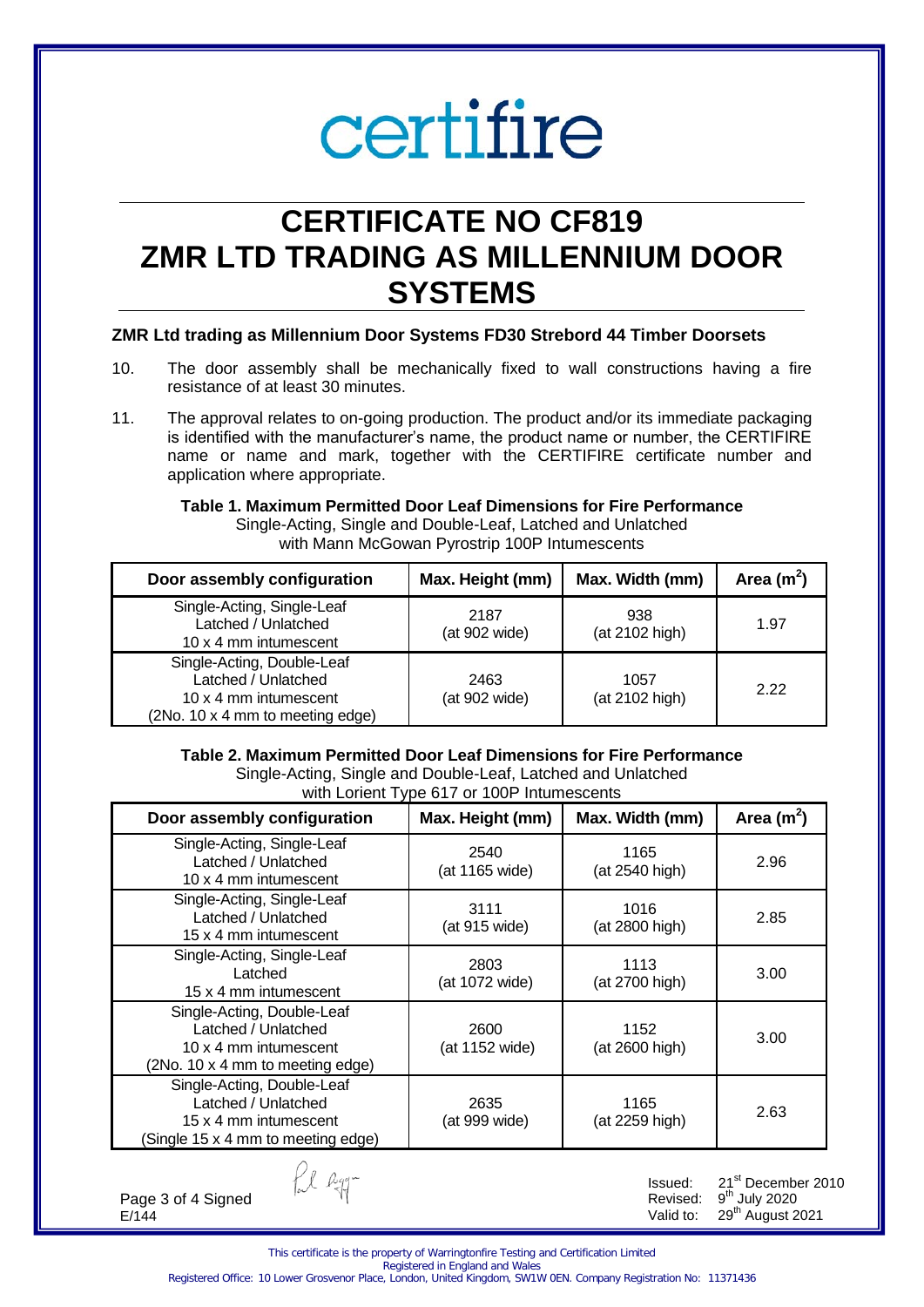## **CERTIFICATE NO CF819 ZMR LTD TRADING AS MILLENNIUM DOOR SYSTEMS**

#### **ZMR Ltd trading as Millennium Door Systems FD30 Strebord 44 Timber Doorsets**

#### **Table 3. Maximum Permitted Door Leaf Dimensions for Fire Performance**

Single-Acting, Double-Leaf, Unlatched with 12 mm rebated meeting stiles with Lorient Type 617 or 100P Intumescents

| Door assembly configuration                                                                                                                                            | Max. Height (mm)       | Max. Width (mm)        | Area $(m2)$ |
|------------------------------------------------------------------------------------------------------------------------------------------------------------------------|------------------------|------------------------|-------------|
| Single-Acting, Double-Leaf<br>Latched / Unlatched only<br>20 x 4 mm intumescent to head,<br>10 x 4 mm intumescent to jambs,<br>(Single 15 x 4 mm to each meeting edge) | 2600<br>(at 1081 wide) | 1150<br>(at 2440 high) | 2.81        |

#### **Table 4. Maximum Permitted Door Leaf Dimensions for Fire Performance**

Single-Acting, Single and Double-Leaf, Latched and Unlatched with Pyroplex FO8700 Graphite Rigid box seal Intumescents

| Door assembly configuration                                                                                      | Max. Height (mm)       | Max. Width (mm)        | Area $(m2)$ |
|------------------------------------------------------------------------------------------------------------------|------------------------|------------------------|-------------|
| Single-Acting, Single-Leaf<br>Latched / Unlatched<br>15 x 4 mm intumescent                                       | 2195<br>(at 928 wide)  | 956<br>(at 2131 high)  | 2.04        |
| Single-Acting, Double-Leaf<br>Latched / Unlatched<br>15 x 4 mm intumescent<br>(Single 15 x 4 mm to meeting edge) | 2555<br>(at 1177 wide) | 1177<br>(at 2555 high) | 3.01        |
| Single-Acting, Double-Leaf<br>Latched / Unlatched<br>15 x 4 mm intumescent<br>(2No. 10 x 4 mm to meeting edge)   | 2811<br>(at 915 wide)  | 1054<br>(at 2440 high) | 2.57        |
| Single-Acting, Double-Leaf<br>Latched / Unlatched<br>15 x 4 mm intumescent<br>(2No. 15 x 4 mm to meeting edge)   | 2942<br>(at 1165 wide) | 1165<br>(at 2942 high) | 3.43        |

Note: Under no circumstances must the maximum height, maximum width or maximum area be exceeded without separate CERTIFIRE approval

Page 4 of 4 Signed E/144

fil agg-

Issued: 21<sup>st</sup> December 2010 Revised:  $9<sup>th</sup>$  July 2020 Valid to: 29<sup>th</sup> August 2021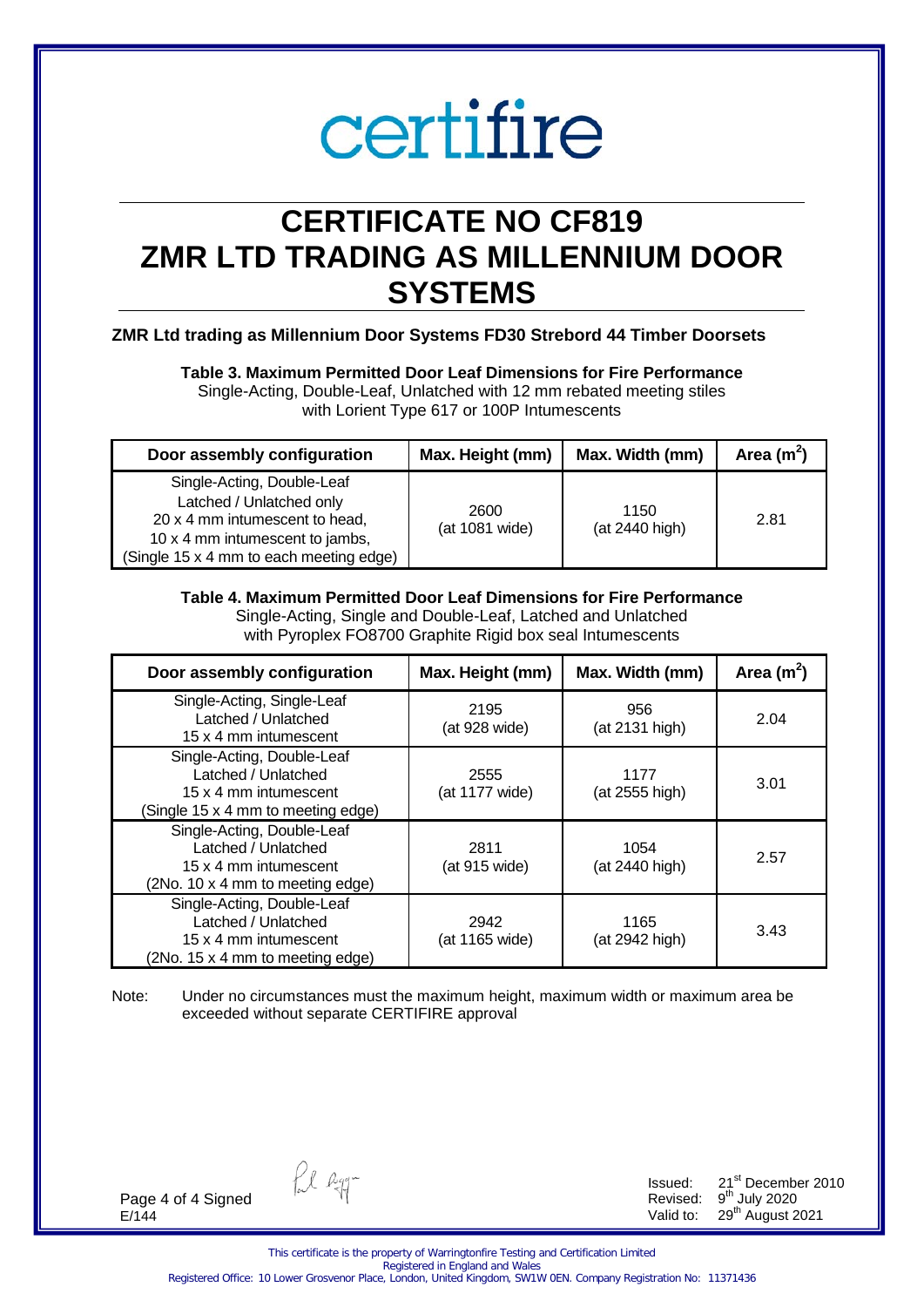### **CF 819 DATA SHEET**

#### **1. General**

This door leaf has been fire tested and is certified by CERTIFIRE as being capable of providing fire resistance of 30 minutes integrity and 30 minutes insulation (if incorporating not more than 20% of uninsulated glass) as defined in BS 476: Part 22: 1987, when installed in accordance with the following conditions. Subject to these, the door will meet the relevant requirements of BS 9999 for FD30 doorsets when used in accordance with the provisions therein.

In recognition of this the leaf carries a prefixed label on the top edge or hanging edge of the door, issued under the terms of the CERTIFIRE scheme. This label uniquely identifies the door leaf, the manufacture of which complies with a CERTIFIRE approved Quality management System and is subject to on-going surveillance. This label must not be removed.

It is emphasised that the certification is conditional upon the following instructions being complied with in their entirety. Failure to do so will invalidate this approval and may jeopardise the fire performance of the door. Door assemblies supplied pre-fitted with components by the Prime door manufacturer may be considered to meet the requirements in respect of those items.

#### **2. Door Leaf**

This approval is applicable to single-action, single and double-leaf, latched and unlatched, assemblies at leaf dimensions up to those detailed within tables 1, 2, 3 and 4 below.

| Table 1. Maximum Permitted Door Leaf Dimensions for Fire Performance |
|----------------------------------------------------------------------|
| Single-Acting, Single and Double-Leaf, Latched and Unlatched         |
| with Mann McGowan Pyrostrip 100P Intumescents                        |

| Door assembly configuration                                                                                    | Max. Height (mm)      | Max. Width (mm)        | Area $(m^2)$ |
|----------------------------------------------------------------------------------------------------------------|-----------------------|------------------------|--------------|
| Single-Acting, Single-Leaf<br>Latched / Unlatched<br>10 x 4 mm intumescent                                     | 2187<br>(at 902 wide) | 938<br>(at 2102 high)  | 1.97         |
| Single-Acting, Double-Leaf<br>Latched / Unlatched<br>10 x 4 mm intumescent<br>(2No. 10 x 4 mm to meeting edge) | 2463<br>(at 902 wide) | 1057<br>(at 2102 high) | 2.22         |

#### **Table 2. Maximum Permitted Door Leaf Dimensions for Fire Performance**

Single-Acting, Single and Double-Leaf, Latched and Unlatched with Lorient Type 617 or 100P Intumescents

| Door assembly configuration                                                                                      | Max. Height (mm)       | Max. Width (mm)        | Area $(m^2)$ |
|------------------------------------------------------------------------------------------------------------------|------------------------|------------------------|--------------|
| Single-Acting, Single-Leaf<br>Latched / Unlatched<br>10 x 4 mm intumescent                                       | 2540<br>(at 1165 wide) | 1165<br>(at 2540 high) | 2.96         |
| Single-Acting, Single-Leaf<br>Latched / Unlatched<br>15 x 4 mm intumescent                                       | 3111<br>(at 915 wide)  | 1016<br>(at 2800 high) | 2.85         |
| Single-Acting, Single-Leaf<br>Latched Only<br>15 x 4 mm intumescent                                              | 2803<br>(at 1072 wide) | 1113<br>(at 2700 high) | 3.00         |
| Single-Acting, Double-Leaf<br>Latched / Unlatched<br>10 x 4 mm intumescent<br>(2No. 10 x 4 mm to meeting edge)   | 2600<br>(at 1152 wide) | 1152<br>(at 2600 high) | 3.00         |
| Single-Acting, Double-Leaf<br>Latched / Unlatched<br>15 x 4 mm intumescent<br>(Single 15 x 4 mm to meeting edge) | 2635<br>(at 999 wide)  | 1165<br>(at 2259 high) | 2.63         |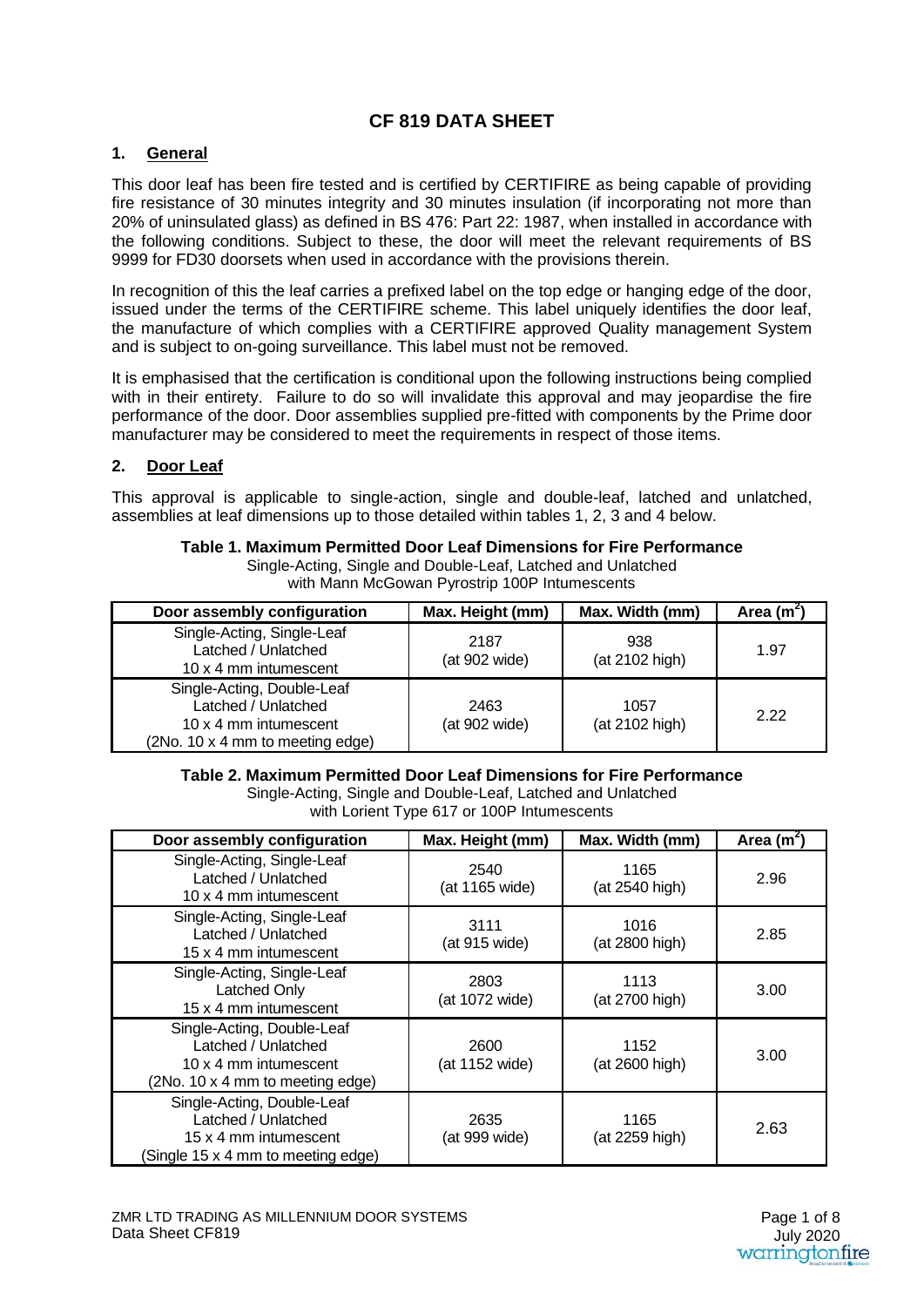#### **Table 3. Maximum Permitted Door Leaf Dimensions for Fire Performance**

Single-Acting, Double-Leaf, Unlatched with 12 mm rebated meeting stiles with Lorient Type 617 or 100P Intumescents

| Door assembly configuration                                                                                                                                            | Max. Height (mm)       | Max. Width (mm)        | Area $(m2)$ |
|------------------------------------------------------------------------------------------------------------------------------------------------------------------------|------------------------|------------------------|-------------|
| Single-Acting, Double-Leaf<br>Latched / Unlatched only<br>20 x 4 mm intumescent to head,<br>10 x 4 mm intumescent to jambs,<br>(Single 15 x 4 mm to each meeting edge) | 2600<br>(at 1081 wide) | 1150<br>(at 2440 high) | 2.81        |

#### **Table 4. Maximum Permitted Door Leaf Dimensions for Fire Performance**  Single-Acting, Single and Double-Leaf, Latched and Unlatched

with Pyroplex FO8700 Graphite Rigid box seal Intumescents

| Door assembly configuration                                                                                      | Max. Height (mm)       | Max. Width (mm)        | Area $(m^2)$ |
|------------------------------------------------------------------------------------------------------------------|------------------------|------------------------|--------------|
| Single-Acting, Single-Leaf<br>Latched / Unlatched<br>15 x 4 mm intumescent                                       | 2195<br>(at 928 wide)  | 956<br>(at 2131 high)  | 2.04         |
| Single-Acting, Double-Leaf<br>Latched / Unlatched<br>15 x 4 mm intumescent<br>(Single 15 x 4 mm to meeting edge) | 2555<br>(at 1177 wide) | 1177<br>(at 2555 high) | 3.01         |
| Single-Acting, Double-Leaf<br>Latched / Unlatched<br>15 x 4 mm intumescent<br>(2No. 10 x 4 mm to meeting edge)   | 2811<br>(at 915 wide)  | 1054<br>(at 2440 high) | 2.57         |
| Single-Acting, Double-Leaf<br>Latched / Unlatched<br>15 x 4 mm intumescent<br>(2No. 15 x 4 mm to meeting edge)   | 2942<br>(at 1165 wide) | 1165<br>(at 2942 high) | 3.43         |

Note: Under no circumstances must the maximum height, maximum width or maximum area be exceeded without separate CERTIFIRE approval

#### **3. Door Frames**

To be any of the following: -

| Softwood or Hardwood: | Density:<br>Door Stop: | 440 kg/m <sup>3</sup> min.<br>Dimensions: 70 mm by 32 mm min.<br>12 mm deep pinned, screwed or rebated from solid              |
|-----------------------|------------------------|--------------------------------------------------------------------------------------------------------------------------------|
| MDF:                  | Density:<br>Door Stop: | 750 kg/m <sup>3</sup> min.<br>Dimensions: 70 mm by 30 mm min.<br>12 mm deep pinned, screwed or rebated from solid              |
| Jointing:             |                        | Butt joints, Mortice and tenon, mitred or half lapped joints with the<br>head screw fixed to the jambs using two steel screws. |
| Door to frame gaps:   |                        | Not to exceed 4.0 mm except at the threshold where up to 8 mm is<br>permitted and 3.5 mm at the meeting stiles.                |

#### **4. Overpanels**

Flush overpanels may be included up to a maximum height of 600 mm and shall include 9 mm thick hardwood lippings (minimum) and opposing lipping to the leaf head or a rebated 20 mm thick hardwood lipping with 22 mm wide by 11 mm deep rebate at the bottom edge, with a corresponding 20 mm thick rebated hardwood lipping in the top edge of the leaf. Overpanels shall be lipped on all edges.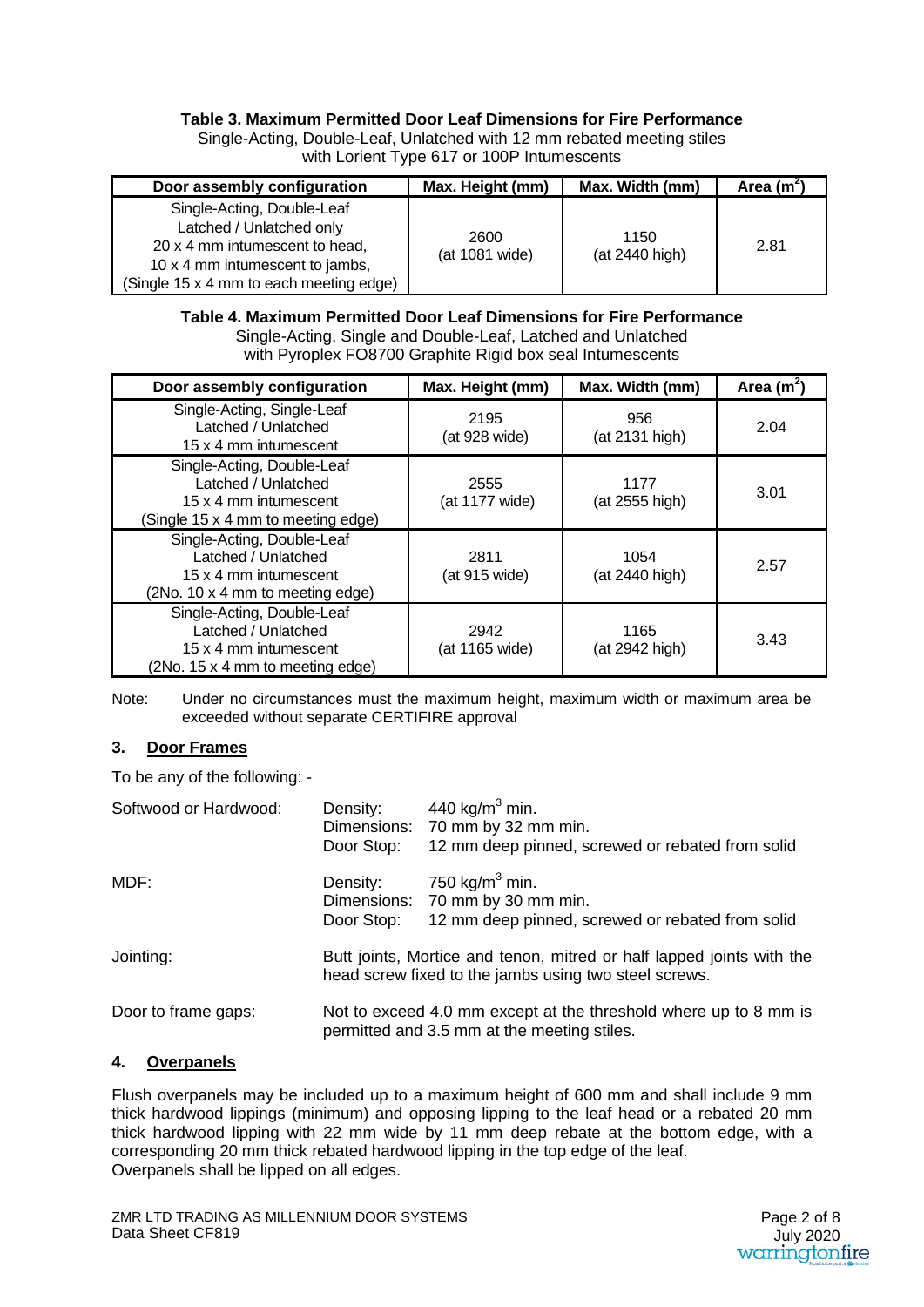Overpanels to be fixed using steel screws at a maximum of 400 mm centres and a maximum 100 mm from each corner, through the centre of the panel to a depth of at least 30mm.

Door to overpanel meeting edges shall incorporate a 15 mm by 4 mm Lorient intumescent seal in each rebate, or centrally within the leaf / overpanel thickness where a square (non-rebated) door to overpanel meeting edge is adopted.

Where rebated door to overpanel meeting edges are not incorporated on double-leaf assemblies, timber astragals (min 640 kg/m<sup>3</sup>) are required at the junction between the bottom of the overpanel and the top edge of the door.

Transomed overpanels may be included up to 1000 mm high, with a minimum 40 mm wide transom rail.

Transomed sidepanels may be included up to 1000 mm wide, with a minimum 40 mm wide mullion rail.

#### **5. Glazed Fanlights and sidelights**

Any CERTIFIRE approved glazing systems may be used providing the specification and installation details given in the appropriate certification documents are adhered to.

#### **6. Supporting Construction**

The door assemblies are approved to be installed in brick, block, masonry, timber or steel stud of minimum thickness 70mm, providing at least 30 minutes fire resistance. Where stud partitions are used these should be suitably constructed to provide a secure fixing for the door assemblies as recommended by the partition manufacturer

#### **7. Installation**

The opening may be lined with softwood or hardwood which shall be continuous and of minimum width, 85 mm. Each door frame jamb to be fixed through to the wall at not less than four points with steel or nylon frame fixings screwed and plugged at maximum 600mm centres and penetrating the wall to at least 50 mm. Architrave is optional with no restrictions on material, size or fixing.

Door assemblies shall be installed as stated in BS 8214. Suitable CERTIFIRE approved lineal gap sealing systems may also be utilised to protect the frame / supporting construction gap, subject to the conditions contained within the relevant certificate.

The use of third party accredited installers provides a means of ensuring that installations have been conducted by knowledgeable contractors, to appropriate standards, thereby increasing the reliability of the anticipated performance in fire.

Door leaves may be trimmed to fit the frame by the following maximum amounts:

- Stiles (each) 3 mm
- Top 3 mm
- Bottom No limit providing bottom lippings are not fitted, 3 mm if bottom lipping is fitted.

Note that the maximum door to frame and door to threshold gaps specified shall not be exceeded nor shall the door edge fitted with the CERTIFIRE label be trimmed since removal of the label will invalidate the certification.

The labelled edge may be subjected to minor 'shooting-in', providing the label is not damaged or removed in the process, and the amount of material removed does not exceed that stated previously.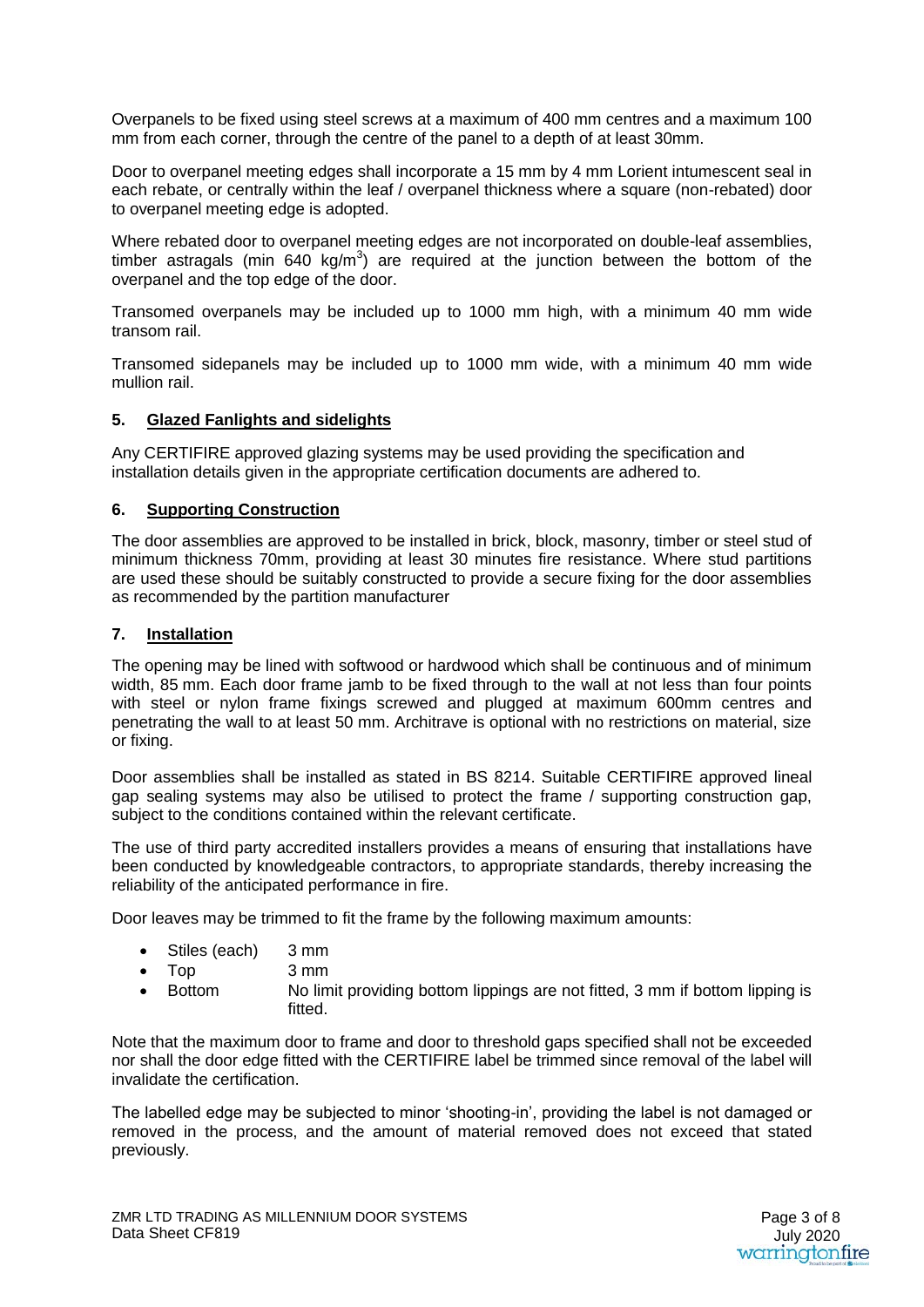#### **8. Glazed Apertures**

All apertures to be factory prepared by a CERTIFIRE approved Licensed Door Processor. No site cutting of apertures permitted as this will invalidate the certification.

Aperture dimensions: Doors may incorporate one of more vision panels to the maximum sizes identified in the table below: Area: Maximum total glazed area of 1.51  $\text{m}^2$  per leaf Margins: 100 mm from the perimeter edge, 100 mm between apertures

| <b>Maximum Permitted Aperture Dimension</b> |                 |                  |
|---------------------------------------------|-----------------|------------------|
| Max. Height (mm)                            | Max. Width (mm) | Max. Area $(m2)$ |
| 2085                                        | 822             | 1.51             |
| (at 725 wide)                               | (at 1840 high)  |                  |

Hardwood or non-combustible setting blocks will be used to establish the correct edge cover

The leaf / leaves may incorporate any CERTIFIRE approved glazing system subject to the conditions contained within the relevant certificate (e.g. maximum size associated with glass or system, edge cover, aperture lining requirements etc.).

#### **9. Recessed solid panels**

All apertures to be factory prepared by a CERTIFIRE approved Licensed Door Processor No site cutting of apertures permitted as this will invalidate the certification.

| Aperture dimensions: | Doors may incorporate one of more recessed solid panels to the                                                                                                                                                                       |
|----------------------|--------------------------------------------------------------------------------------------------------------------------------------------------------------------------------------------------------------------------------------|
|                      | maximum sizes identified in the table below:                                                                                                                                                                                         |
| Area:                | Maximum total recessed solid panel area of 1.33 m <sup>2</sup> per leaf                                                                                                                                                              |
| Margins:             | 100 mm from the top and vertical edges, 200 mm to the bottom edge of                                                                                                                                                                 |
|                      | the door leaf, 180 mm between solid recessed panel apertures.                                                                                                                                                                        |
| Panel Specification: | 44 mm thick Strebord blank recessed to a maximum depth of 10 mm<br>both faces*, leaving a minimum thickness of 23 mm. Recess faced with<br>3 mm MDF to both sides bonded with PVA adhesive. Decorative timber<br>beads are optional. |
|                      | * Both faces must be recessed equally.                                                                                                                                                                                               |
|                      | <b>All contact and Property Contact and Contact All Contact All Contact and Contact All Contact All Contact All Contact All Contact All Contact All Contact All Contact All Contact All Contact All Contact All Contact All Cont</b> |

| <b>Maximum Permitted recessed solid panel Dimensions</b> |                 |                   |
|----------------------------------------------------------|-----------------|-------------------|
| Max. Height (mm)                                         | Max. Width (mm) | Max. Area $(m^2)$ |
| 1831                                                     | 728             | 1.33              |
| (at 728 wide)                                            | (at 1831 high)  |                   |

#### **10. Intumescent Seals**

CERTIFIRE certificated intumescent seals are required to be fitted to these doors as below.

#### **For door assemblies to BS 476: Part 22 – classified as FD30**

#### **Mann McGowan Pyrostrip 100P intumescent Seals – See Table 1 for size restrictions**

| <b>Doorset Configuration</b>                      | <b>Position</b>       | <b>Intumescent Specification</b>                                    |
|---------------------------------------------------|-----------------------|---------------------------------------------------------------------|
| Single-Acting, Single-Leaf<br>Latched / Unlatched | Head                  | Single 10 mm wide by 4 mm thick                                     |
|                                                   | <b>Vertical Edges</b> | Single 10 mm wide by 4 mm thick                                     |
| Single-Acting, Double-Leaf<br>Latched / Unlatched | Head                  | Single 10 mm wide by 4 mm thick                                     |
|                                                   | Hanging Edges         | Single 10 mm wide by 4 mm thick                                     |
|                                                   | <b>Meeting Edges</b>  | Single 10 mm wide by 4 mm thick fitted centrally<br>in both leaves. |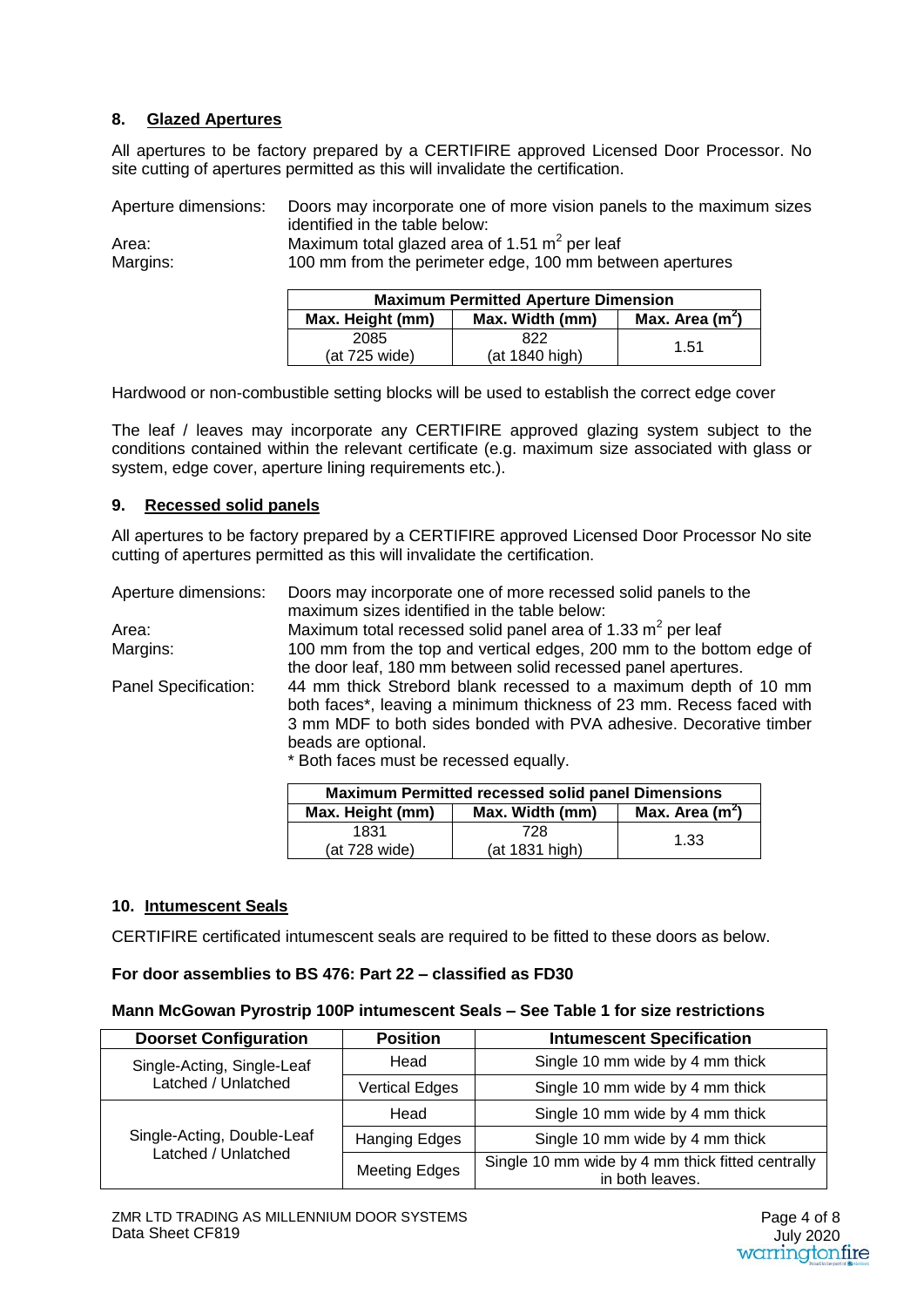| <b>Doorset Configuration</b>                                                         | <b>Position</b>       | <b>Intumescent Specification</b>                                                          |
|--------------------------------------------------------------------------------------|-----------------------|-------------------------------------------------------------------------------------------|
| Single-Acting, Single-Leaf<br>Latched / Unlatched                                    | Head                  | Single 10 mm wide by 4 mm thick                                                           |
|                                                                                      | <b>Vertical Edges</b> | Single 10 mm wide by 4 mm thick                                                           |
| Single-Acting, Single-Leaf<br>Latched / Unlatched                                    | Head                  | Single 15 mm wide by 4 mm thick                                                           |
|                                                                                      | <b>Vertical Edges</b> | Single 15 mm wide by 4 mm thick                                                           |
| Single-Acting, Single-Leaf<br>Latched Only                                           | Head                  | Single 15 mm wide by 4 mm thick                                                           |
|                                                                                      | <b>Vertical Edges</b> | Single 15 mm wide by 4 mm thick                                                           |
| Single-Acting, Double-Leaf<br>Latched / Unlatched                                    | Head                  | Single 10 mm wide by 4 mm thick                                                           |
|                                                                                      | <b>Hanging Edges</b>  | Single 10 mm wide by 4 mm thick                                                           |
|                                                                                      | Meeting Edges         | 2No. 10 mm wide by 4 mm thick, positioned<br>centrally, 12 mm apart, to primary leaf only |
| Single-Acting, Double-Leaf<br>Unlatched Only - with 12 mm<br>rebated meeting stiles. | Head                  | Single 20 mm wide by 4 mm thick                                                           |
|                                                                                      | Hanging Edges         | Single 10 mm wide by 4 mm thick                                                           |
|                                                                                      | <b>Meeting Edges</b>  | Single 15 mm wide by 4 mm thick fitted in both<br>meeting edges.                          |

#### **Lorient Type 617 or 100P intumescent Seals – See Tables 2 & 3 for size restrictions**

#### **Pyroplex FO8700 Graphite Rigid box intumescent Seals – See Table 4 for size restrictions**

| <b>Doorset Configuration</b>                      | <b>Position</b>       | <b>Intumescent Specification</b>                                                          |
|---------------------------------------------------|-----------------------|-------------------------------------------------------------------------------------------|
| Single-Acting, Single-Leaf<br>Latched / Unlatched | Head                  | Single 15 mm wide by 4 mm thick                                                           |
|                                                   | <b>Vertical Edges</b> | Single 15 mm wide by 4 mm thick                                                           |
| Single-Acting, Double-Leaf<br>Latched / Unlatched | Head                  | Single 15 mm wide by 4 mm thick                                                           |
|                                                   | Hanging Edges         | Single 15 mm wide by 4 mm thick                                                           |
|                                                   | Meeting Edges         | Single 15 mm wide by 4 mm thick, positioned<br>centrally, to the primary leaf only        |
| Single-Acting, Double-Leaf<br>Latched / Unlatched | Head                  | Single 10 mm wide by 4 mm thick                                                           |
|                                                   | Hanging Edges         | Single 10 mm wide by 4 mm thick                                                           |
|                                                   | Meeting Edges         | 2No. 10 mm wide by 4 mm thick, positioned<br>centrally, 10 mm apart, to primary leaf only |
| Single-Acting, Double-Leaf<br>Latched / Unlatched | Head                  | Single 15 mm wide by 4 mm thick                                                           |
|                                                   | Hanging Edges         | Single 15 mm wide by 4 mm thick                                                           |
|                                                   | Meeting Edges         | 2No. 15 mm wide by 4 mm thick, positioned<br>centrally, 10 mm apart, to primary leaf only |

Seals may be interrupted at hinge and latch positions. Seals may be fitted in the door edge or reveal. Alternative seals may be utilised in-line with the relevant CERTIFIRE approval for the proposed intumescent seal. All seals to be CERTIFIRE approved (to Technical Schedule 35)

Smoke seals may be included subject to the conditions contained within the relevant CERTIFIRE certificate for the smoke seal.

#### **11. Hinges**

Hinges shall be CE marked against EN 1935 for use on 30 minute timber fire door assemblies.

| Number:    | Minimum 3No.                                        |
|------------|-----------------------------------------------------|
| Type:      | Steel butt, journal supported fixed or loose pin.   |
|            | Any washers or ball bearings to be of steel.        |
| Position*: | Maximum 200 mm from the top of door to top hinge.   |
|            | Maximum 250 mm from bottom of door to bottom hinge. |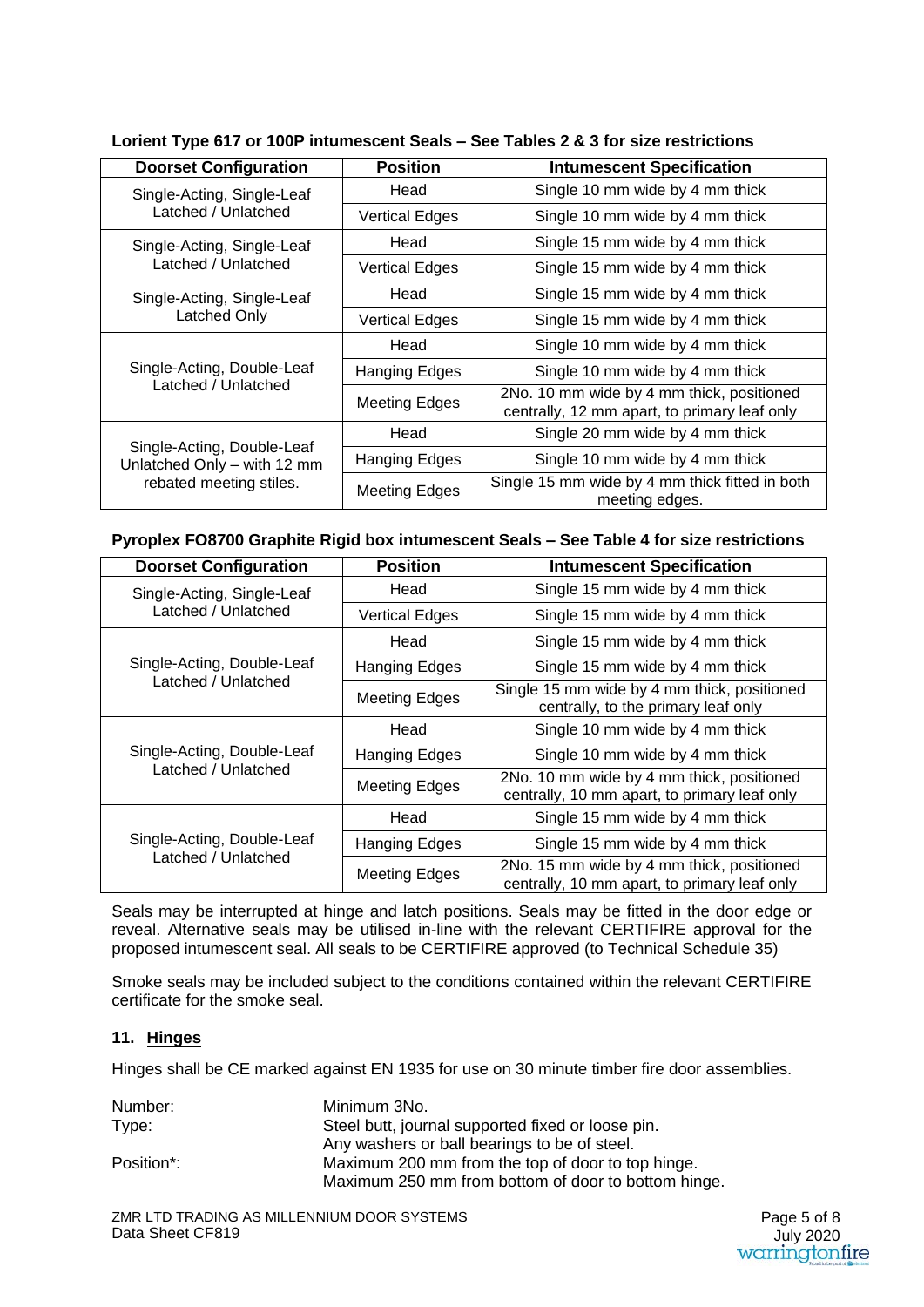|                           |                                                         | Middle hinge to be positioned centrally within the leaf height. |
|---------------------------|---------------------------------------------------------|-----------------------------------------------------------------|
| Dimensions:               | Blade height:                                           | Minimum 98 mm, maximum 103 mm                                   |
|                           | Blade width:                                            | Minimum 31 mm, Maximum 38 mm                                    |
|                           | Thickness:                                              | $3$ mm $(+/- 1)$                                                |
|                           | Knuckle dia.:                                           | Minimum 12.5 mm, maximum 14.5 mm                                |
| Fixings:                  | Minimum 3No. steel screws, minimum No. 5 by 30 mm long. |                                                                 |
| Intumescent protection**: | None required                                           |                                                                 |

\* The datum in all cases is the centreline of the hinge.

\*\* This specification overrides any requirement for additional intumescent identified in the hinge Manufacturer's certification providing the hinge specification falls within the parameters identified above, specifically maximum dimensions and material. Where alternative hinges exceed the specification given above the intumescent protection as identified in the hinge manufacturers CERTIFIRE certificate shall apply.

Any other CERTIFIRE approved hinges may be used, subject to the conditions contained within the relevant certificate.

#### **12. Locks and Latches**

Where fitted, locks and latches shall be CE marked for use on 30 minute timber fire doors.

Mortice type, automatic (sprung) latch bolt, cylinder rim night latches and knobsets.

| Max. case dimension:<br>Max. forend dimension:<br>Max. keep dimension:<br>Latchbolt material:<br>Position: | 166 mm high x 98 mm deep x 20 mm wide<br>235 mm high x 25 mm wide<br>185 mm high x 25 mm wide (excluding latch plate)<br>Steel or brass<br>Max, 1100mm from the bottom of door to centreline of lockcase. |                                            |  |
|------------------------------------------------------------------------------------------------------------|-----------------------------------------------------------------------------------------------------------------------------------------------------------------------------------------------------------|--------------------------------------------|--|
| Intumescent protection*:                                                                                   | Tubular latches:                                                                                                                                                                                          | None required                              |  |
|                                                                                                            | Lock / latch not exceeding:<br>155 x 22 mm forend<br>$\bullet$<br>$125 \times 24$ mm keep<br>$\bullet$<br>(exc. latch plate)                                                                              | 1 mm Interdens to keep only                |  |
|                                                                                                            | Lock / latch exceeding:<br>155 x 22 mm forend<br>$\bullet$<br>125 x 24 mm keep<br>$\bullet$<br>(exc. latch plate)                                                                                         | 1 mm Interdens to body, forend<br>and keep |  |

\* This specification overrides any requirement for additional intumescent identified in the lock Manufacturer's certification providing the lock / latch specification falls within the parameters identified above, specifically maximum dimensions and material. Where alternative lock / latch exceed the specification given above the intumescent protection as identified in the lock / latch manufacturer's CERTIFIRE certificate shall apply.

Any other CERTIFIRE approved lock / latch may be fitted, subject to the conditions contained within the relevant certificate.

Recessing for locks should result in a tight fit, allowing for any intumescent protection where required.

Locks / latches are not permitted to be fitted in rebated meeting stiles.

No restriction on type and material of handle.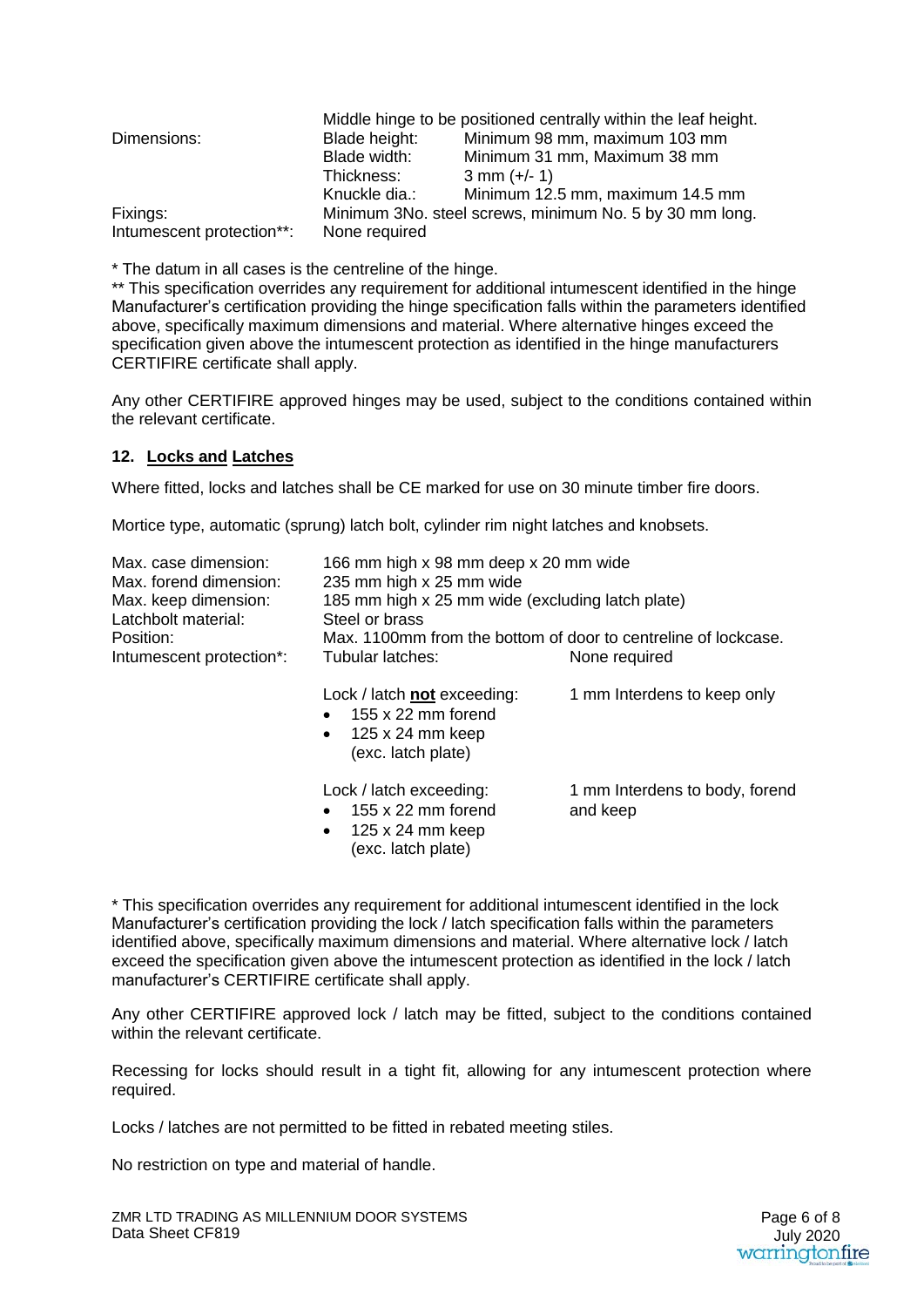#### **13. Overhead Closers**

All doors are required to be fitted with a CERTIFIRE certificated self-closing device. The exceptions are doors kept locked shut such as service doors. Note: closers with mechanical hold-open mechanisms are not permitted to be used. Building Regulations may identify locations within domestic locations where self-closing devices are not mandatory.

#### **14. Ancillary items**

#### **14a Protection plates and signage**

Surface mounted plastic, steel, aluminium or brass plates are acceptable on the basis that:

- $\bullet$  < 2mm thick
- Do not occupy more than 20% of the door leaf in total, or exceed 500mm in height for kickplates and 300mm for mid-plates, whichever is the smaller.
- Do not wrap around the vertical edges, and on the closing face do not extend beneath the door stops (generally 40-50mm narrower than door width)
- Plates/signage can be bonded with a thermally softening adhesive. Additionally screws may be used.

#### **14b Flushbolts**

| Max. Dimension:         | 150 mm high x 25 mm deep x 19 mm wide                             |
|-------------------------|-------------------------------------------------------------------|
| Material:               | Steel.                                                            |
| Position:               | Top and bottom on door edge.                                      |
| Intumescent protection: | 1 mm Interdens to base and sides of bolt body and under the keep. |

Flushbolts are not permitted to be fitted in rebated meeting stiles.

#### **14c Pull Handles**

Screw-fixed, bolt-fixed from the back and back-to-back fixed pull handles of steel, brass, aluminium and nylon coated, are permitted providing any through-bolt fixing is of steel.

#### **14d Air transfer grilles**

#### **No site cutting of apertures permitted as this will invalidate the certification.**

Where apertures are pre-cut by a CERTIFIRE approved Licensed Door Processor, Intumescent Air Transfer Grilles may be fitted on site by NON-CERTIFIRE approved staff, however, the Intumescent Air Transfer Grilles shall be CERTIFIRE approved for use in FD30 timber based doors. The air transfer grilles must be fitted into apertures prepared in line with the relevant CERTIFIRE certificate for the air transfer grille. Care must be taken to ensure all fitting instructions are followed, including any constraints imposed by the CERTIFIRE certificate with regards to position of the air transfer grille within the door assembly.

#### **14e Letter Plates**

Where letter plates are fitted, the aperture for a letter plate may be formed on site by NON-CERTIFIRE approved staff, however, the letter plates shall be CERTIFIRE approved for use in FD30 timber based doors. The letter plates must be fitted into apertures prepared in line with the relevant CERTIFIRE certificate for the letter plate. Care must be taken to ensure all fitting instructions are followed, including any constraints imposed by the CERTIFIRE certificate with regards to position of the letter plate within the door assembly.